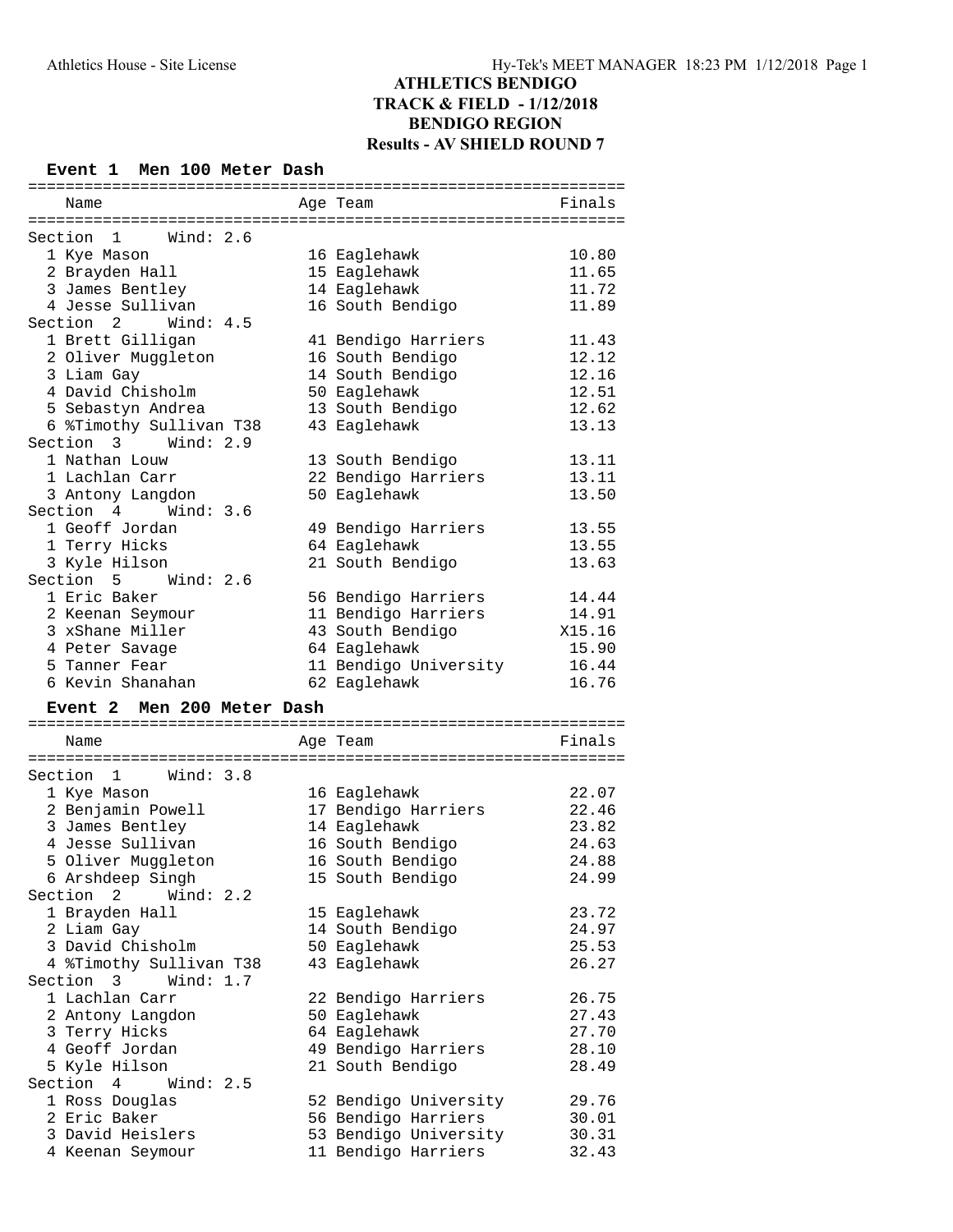#### **Event 4 Mixed 800 Meter Run**

| ===========                                     | :==================================== |            |
|-------------------------------------------------|---------------------------------------|------------|
| Name                                            | Age Team                              | Finals     |
|                                                 |                                       |            |
| Section<br>1                                    |                                       |            |
| 1 Jack Popplestone                              | M18 South Bendigo                     | 2:09.03    |
| 2 xLonain Burnett                               | M24 Bendigo Harriers                  | X2:10.47   |
| 3 Riley Osborne                                 | M17 Bendigo Harriers                  | 2:10.78    |
| 4 Daniel Baldwin                                | M16 Bendigo Harriers                  | 2:14.35    |
| 5 Declan Osborne                                | M17 Bendigo Harriers                  | 2:17.89    |
| Section <sub>2</sub>                            |                                       |            |
| 1 Luke Matthews                                 | M37 Bendigo Harriers                  | 2:18.46    |
| 2 Sebastyn Andrea                               | M13 South Bendigo                     | 2:20.61    |
| 3 Arshdeep Singh                                | M15 South Bendigo                     | 2:21.28    |
| 4 Zackery Tickell                               | M13 South Bendigo                     | 2:21.43    |
| 5 Gregory Hilson                                | M49 South Bendigo                     | 2:38.42    |
| -- Aaron Norton                                 | M39 South Bendigo                     | <b>DNF</b> |
| Section<br>3                                    |                                       |            |
| 1 Tullie Rowe                                   | W14 Bendigo University                | 2:31.28    |
| 2 Peter Cowell                                  | M55 Bendigo Harriers                  | 2:32.59    |
| 3 Harrison Boyd                                 | M13 Bendigo Harriers                  | 2:37.97    |
| 4 Stephanie Pompei                              | W23 South Bendigo                     | 2:40.34    |
| 5 David Heislers                                | M53 Bendigo University                | 2:47.68    |
| Section 4                                       |                                       |            |
| 1 Nicholas Alexander                            | M14 South Bendigo                     | 2:32.93    |
| 2 Max Rowe                                      | M12 Bendigo University                | 2:36.56    |
| 3 Scarlett Southern                             | W11 South Bendigo                     | 2:42.47    |
| 4 Megan Wilson                                  | W12 South Bendigo                     | 2:48.85    |
| 5 Tanner Fear                                   | M11 Bendigo University                | 2:52.59    |
| 6 Tiffany Bussem Jorgensen W17 Bendigo Harriers |                                       | 2:52.61    |
| 7 Phoebe Lonsdale                               | W13 Bendigo University                | 2:55.11    |
| 8 Yvette Tuohey                                 | W28 Bendigo Harriers                  | 3:04.65    |
| Section<br>5                                    |                                       |            |
| 1 Ross Douglas                                  | M52 Bendigo University                | 2:58.66    |
| 2 Anne Buckley                                  | W51 Bendigo Harriers                  | 2:59.03    |
| 3 Alison Cartner                                | W46 Bendigo University                | 3:02.24    |
| 4 Jackelyn Burge                                | W17 Bendigo Harriers                  | 3:04.73    |
| 5 Abbey Cartner                                 | W11 Bendigo University                | 3:07.12    |
| 6 Debby Kirne                                   | W53 South Bendigo                     | 3:07.45    |
| 7 Emily Heislers                                | W17 Eaglehawk                         | 3:08.70    |
| Section<br>6                                    |                                       |            |
| 1 Melissa Douglas                               | W44 Bendigo University                | 3:06.35    |
| 2 Hunter Gill                                   |                                       | 3:25.39    |
| 3 Sandra Kadri                                  | M70 Bendigo Harriers                  |            |
| 4 Mackenzie Southern                            | W48 Eaglehawk                         | 3:48.04    |
|                                                 | W13 South Bendigo                     | 3:51.20    |
| Mixed 3000 Meter Run<br>Event 6                 |                                       |            |
| Name                                            | Age Team                              | Finals     |
|                                                 |                                       |            |
| Section<br>1                                    |                                       |            |
| 1 Taryn Furletti                                | W15 South Bendigo                     | 10:44.50   |
| 2 Peter Cowell                                  | M55 Bendigo Harriers                  | 11:52.58   |
| 3 Anne Buckley                                  | W51 Bendigo Harriers                  | 12:29.65   |
| 4 Debby Kirne                                   | W53 South Bendigo                     | 13:29.17   |
| 5 Kevin Shanahan                                | M62 Eaglehawk                         | 14:00.62   |
|                                                 |                                       |            |
| 6 Hunter Gill                                   | M70 Bendigo Harriers                  | 14:25.90   |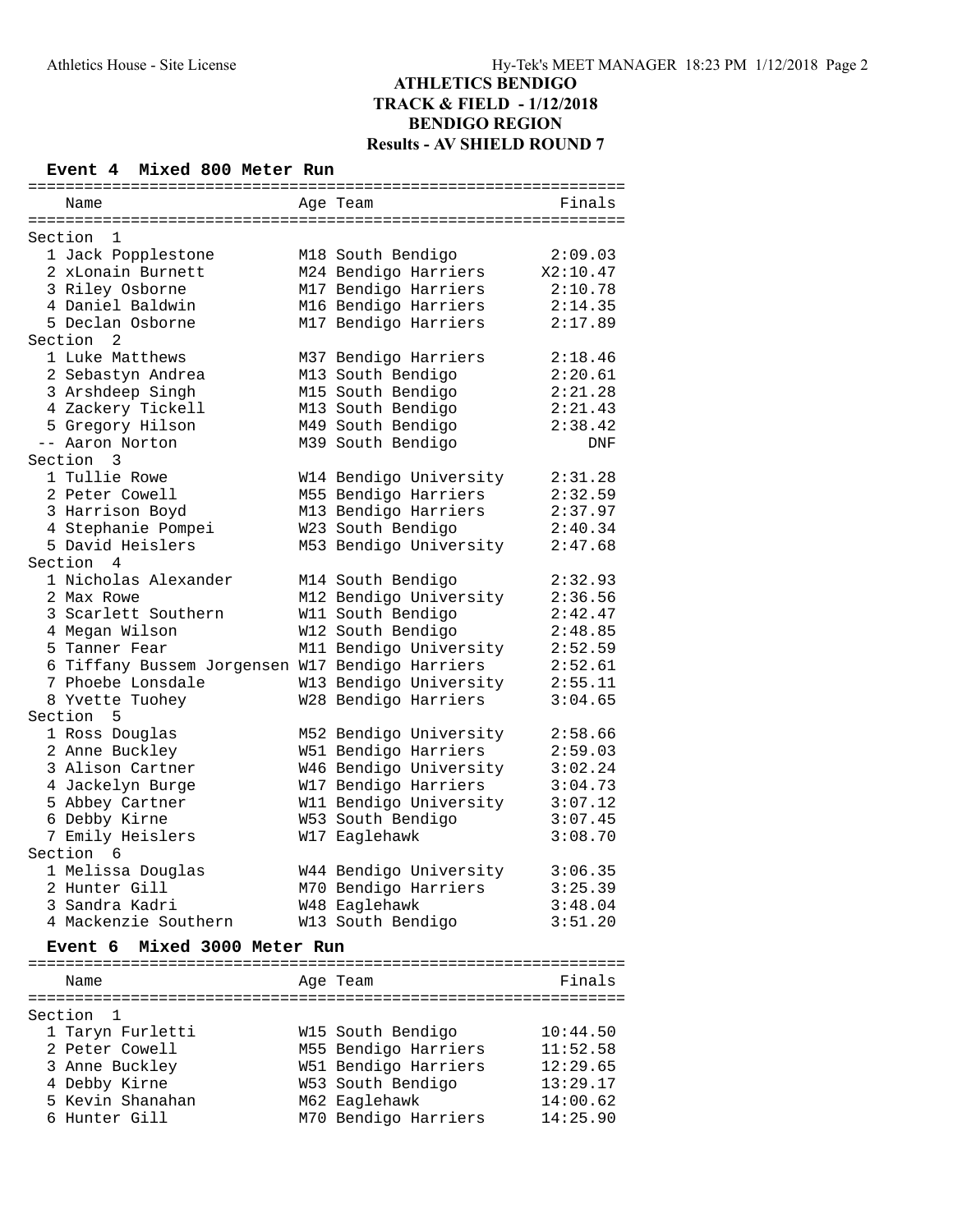#### **Event 13 Mixed 1500 Meter Race Walk**

| . _ _ _ _ _ _ _ _ _ _ _ _ _ _ _ _             | --------------------------------------     |                |
|-----------------------------------------------|--------------------------------------------|----------------|
| Name                                          | Age Team                                   | Finals         |
| 1 Andrea Smith                                | W43 Bendigo University 8:54.00             |                |
| 2 Wendy Ennor                                 | W61 Eaglehawk                              | 12:07.46       |
| 3 Geoffrey Major                              | M82 Eaglehawk                              | 13:00.64       |
| -- Carolyn Sullivan                           | W47 South Bendigo                          | <b>DNF</b>     |
| Mixed 3000 Meter Race Walk<br><b>Event 14</b> |                                            |                |
|                                               |                                            |                |
| Name                                          | Age Team                                   | Finals         |
| 1 Barbara Bryant                              | W64 Eaglehawk                              | 18:07.00       |
| 2 Annette Curtis                              | W62 South Bendigo 22:40.06                 |                |
| 3 John Watson                                 | M68 Bendigo Harriers                       | 24:16.11       |
| -- Lachlan Carr                               | M22 Bendigo Harriers                       | DQ             |
| Event 18 Women 100 Meter Dash                 |                                            |                |
| Name                                          | Age Team                                   | Finals         |
|                                               |                                            |                |
| Section 1 Wind: 4.1                           |                                            |                |
| 1 Anastazia Robinson                          | 16 Eaglehawk                               | 12.96          |
| 2 Gretel Holmes                               | 14 Bendigo Harriers                        | 12.99          |
| 3 Laura Kadri                                 | 16 Eaglehawk                               | 13.37          |
| 4 Jorja Van Den Berg                          | 15 Bendigo University                      | 13.52          |
| Wind: $4.0$<br>Section 2                      |                                            |                |
| 1 Claire McCay                                | 20 Bendigo Harriers                        | 13.33          |
| 2 Jorja Morrison                              | 12 Eaglehawk                               | 13.40          |
| 3 Jorja Peace                                 | 14 Bendigo Harriers                        | 13.58          |
| 4 Poppy Palmer                                | 13 Eaglehawk                               | 13.59          |
| Section 3<br>Wind: $4.2$                      |                                            |                |
| 1 Denise Snyder                               | 26 Eaglehawk                               | 13.36          |
| 2 Monique Gavriliadis<br>3 Nyah Brits         | 14 Bendigo Harriers                        | 13.38<br>13.41 |
| 4 Chelsea Tofful                              | 14 Bendigo Harriers<br>17 Bendigo Harriers | 13.47          |
| 5 Jade Richardson                             | 17 Bendigo Harriers                        | 13.85          |
| 6 Abbey Hromenko                              | 16 South Bendigo                           | 14.23          |
| 7 Tiffany Bussem Jorgensen                    | 17 Bendigo Harriers                        | 14.33          |
| Section 4<br>Wind: 2.3                        |                                            |                |
| 1 Allie Guillou                               | 12 South Bendigo                           | 14.34          |
| 2 Georgia Lee                                 | 14 Eaglehawk                               | 14.72          |
| 3 Cassidy Miller                              | 12 South Bendigo                           | 14.79          |
| 4 Madeline Hall                               | 17 Eaglehawk                               | 14.82          |
| 5 Andrea Smith                                | 43 Bendigo University                      | 14.90          |
| 6 Rosy Marsh                                  | 12 Eaglehawk                               | 14.91          |
| Section<br>5<br>Wind: $2.2$                   |                                            |                |
| 1 Charlette Gray                              | 13 Bendigo Harriers                        | 14.45          |
| 2 xKaitlyn Bryce                              | 21 South Bendigo                           | X14.92         |
| 3 Emily Anderson                              | 12 Bendigo Harriers                        | 14.94          |
| 4 Belle Guillou                               | 12 South Bendigo                           | 15.04          |
| 5 Ruby Hore                                   | 16 Bendigo Harriers                        | 15.41          |
| 6 Jazlin Fear                                 | 15 Bendigo University                      | 15.77          |
| Section 6<br>Wind: 4.8                        |                                            |                |
| 1 xErin Climas                                | 15 Bendigo Harriers                        | X15.60         |
| 2 Alison Cartner                              | 46 Bendigo University                      | 15.72          |
| 3 Kathryn Heagney                             | 68 Eaglehawk                               | 15.90          |
| 4 Carol Coad                                  | 57 South Bendigo                           | 16.09          |
| 5 Jayne Norton                                | 43 South Bendigo                           | 16.69          |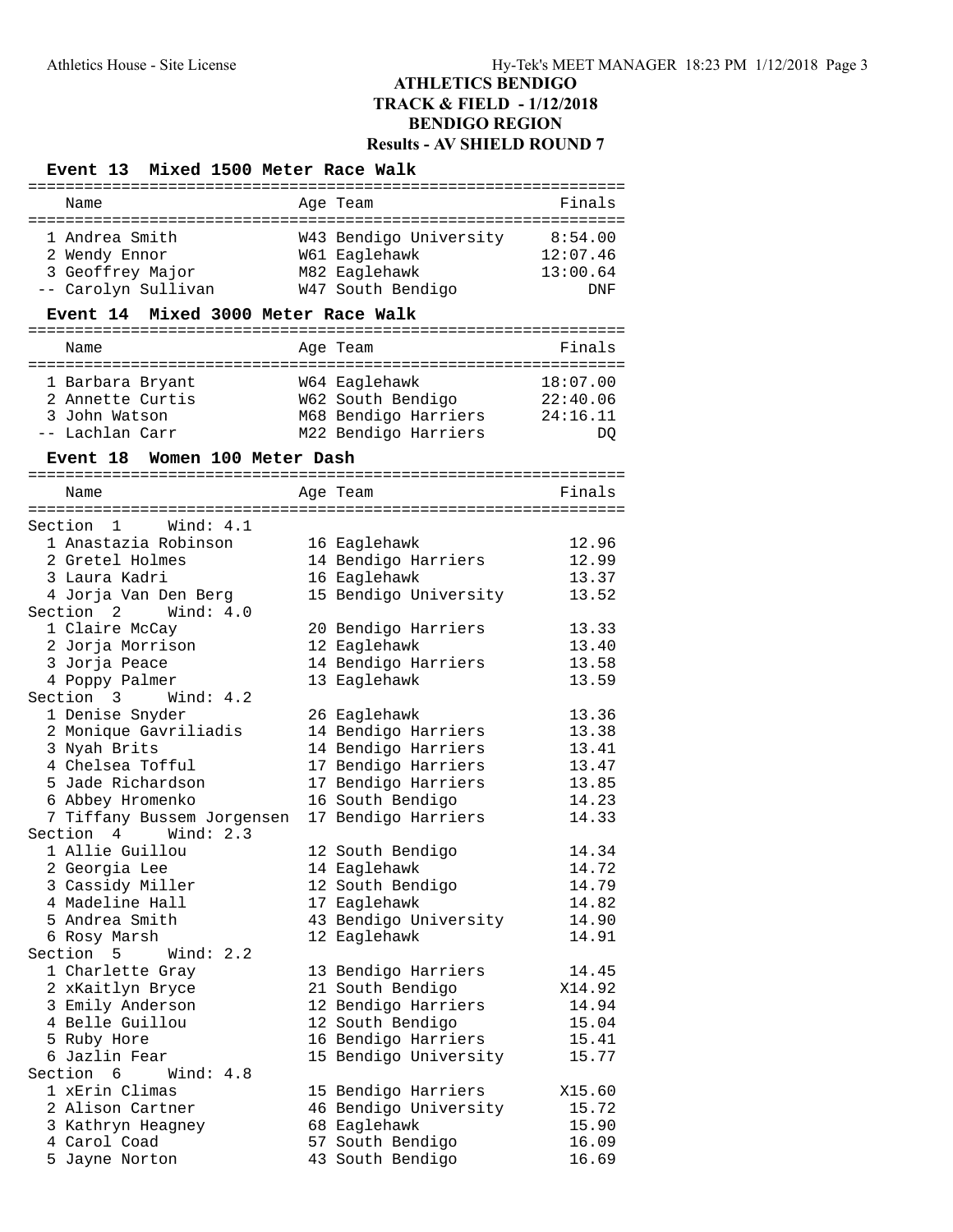Athletics House - Site License Hy-Tek's MEET MANAGER 18:23 PM 1/12/2018 Page 4

# **ATHLETICS BENDIGO TRACK & FIELD - 1/12/2018 BENDIGO REGION Results - AV SHIELD ROUND 7**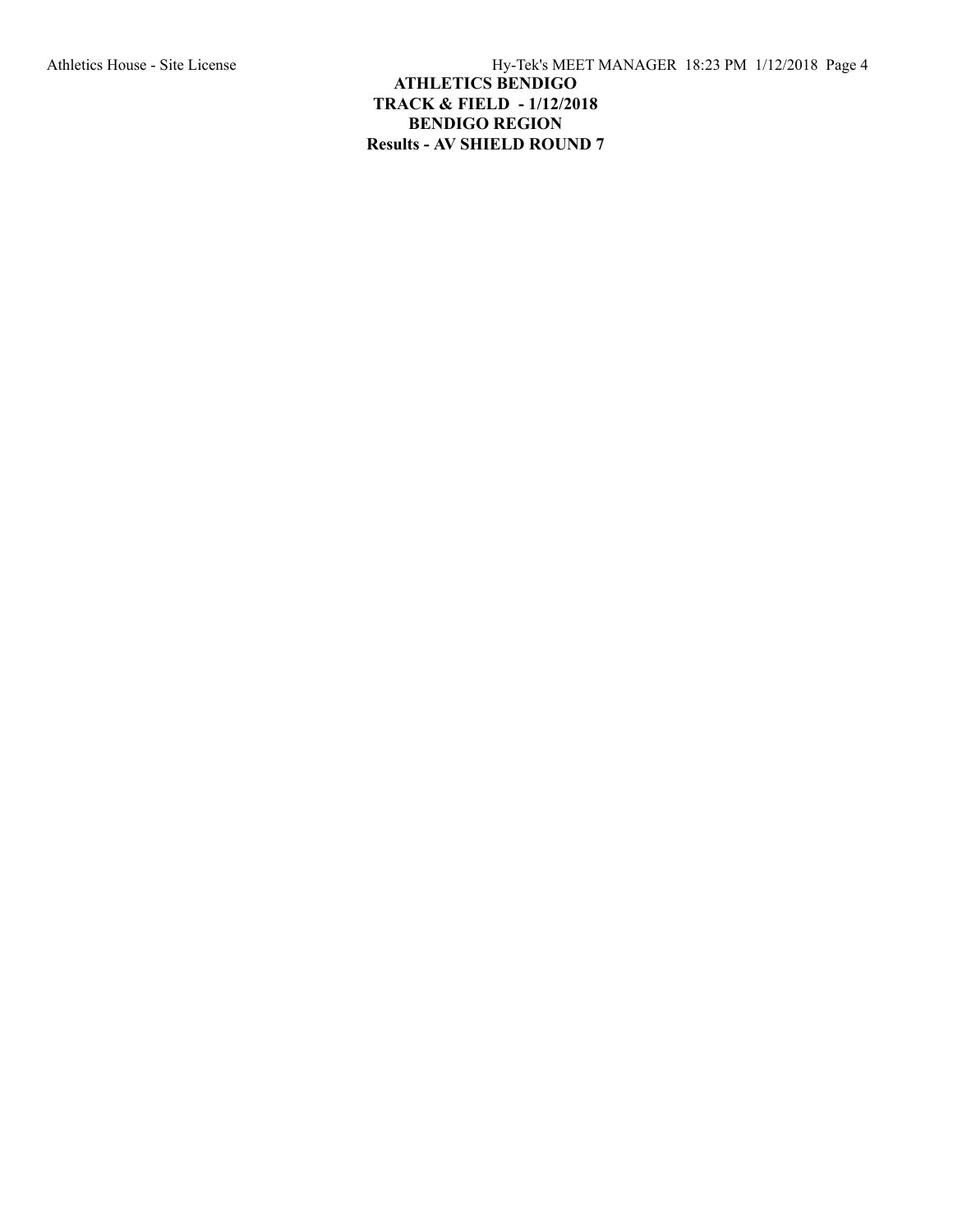### **....Event 18 Women 100 Meter Dash**

| Section<br>$\overline{7}$<br>Wind: 3.6 |                       |        |
|----------------------------------------|-----------------------|--------|
| 1 Tammy Fear                           | 45 Bendigo University | 17.23  |
| 2 Melissa Douglas                      | 44 Bendigo University | 18.33  |
| 3 Carolyn Sullivan                     | 47 South Bendigo      | 18.55  |
| 4 Kylie Campbell                       | 42 South Bendigo      | 19.32  |
| Event 19 Women 200 Meter Dash          |                       |        |
|                                        |                       |        |
| Name                                   | Age Team              | Finals |
| Section 1<br>Wind: $4.2$               |                       |        |
| 1 Gretel Holmes                        | 14 Bendigo Harriers   | 26.47  |
| 2 Stephanie Pompei                     | 23 South Bendigo      | 27.59  |
| 3 Claire McCay                         | 20 Bendigo Harriers   | 27.79  |
| 4 Jorja Van Den Berg                   | 15 Bendigo University | 27.82  |
| 5 Jorja Morrison                       | 12 Eaglehawk          | 27.89  |
| 6 Jackelyn Burge                       | 17 Bendigo Harriers   | 28.56  |
| Section 2<br>Wind: 3.0                 |                       |        |
| 1 Olivia Attard                        | 19 South Bendigo      | 28.37  |
| 2 Tiffany Bussem Jorgensen             | 17 Bendigo Harriers   | 29.16  |
| 3 Chelsea Tofful                       | 17 Bendigo Harriers   | 29.42  |
| Section 3 Wind: 2.0                    |                       |        |
| 1 Allie Guillou                        | 12 South Bendigo      | 30.19  |
| 2 Georgia Lee                          | 14 Eaglehawk          | 30.72  |
| 3 Scarlett Southern                    | 11 South Bendigo      | 30.84  |
| 4 Andrea Smith                         | 43 Bendigo University | 31.31  |
| 5 Emma Gilligan                        | 15 Bendigo Harriers   | 31.68  |
| Section 4 Wind: 3.6                    |                       |        |
| 1 Melissa Burge                        | 47 Bendigo Harriers   | 31.92  |
| 2 Belle Guillou                        | 12 South Bendigo      | 32.12  |
| 3 Ruby Hore                            | 16 Bendigo Harriers   | 32.30  |
| 4 Mackenzie Southern                   | 13 South Bendigo      | 32.62  |
| Section 5<br>Wind: 2.1                 |                       |        |
| 1 xErin Climas                         | 15 Bendigo Harriers   | X33.15 |
| 2 Kathryn Heagney                      | 68 Eaglehawk          | 33.53  |
| 3 Carol Coad                           | 57 South Bendigo      | 33.56  |
| 4 Emily Heislers                       | 17 Eaglehawk          | 36.24  |
| 5 Joan Self                            | 61 South Bendigo      | 38.49  |
| 6 Melissa Douglas                      | 44 Bendigo University | 39.03  |
| Event 22<br>Mixed Hammer Throw         |                       |        |
|                                        |                       |        |
| Name                                   | Age Team              | Finals |
| Flight<br>1                            |                       |        |
| 1 Olivia Graham                        | W18 Eaglehawk         | 44.07m |

| 1 Olivia Graham    | W18 Eaglehawk        | 44.07m |
|--------------------|----------------------|--------|
| 2 Gemma Johansen   | W15 Ringwood         | 39.54m |
| 3 Craig Graham     | M53 Eaglehawk        | 31.76m |
| 4 Sharon Barr      | W57 Bendigo Harriers | 24.80m |
| 5 Claire Noonan    | W14 Eaglehawk        | 24.15m |
| 6 Jake Gavriliadis | M12 Bendigo Harriers | 23.57m |
| 7 Ruby Hore        | W16 Bendigo Harriers | 21.41m |
| 8 Martin Fryer     | M74 Eaglehawk        | 20.73m |
| 9 Peter Savage     | M64 Eaglehawk        | 18.83m |
| 10 Geoff Jordan    | M49 Bendigo Harriers | 18.78m |
| 11 Wendy Ennor     | W61 Eaglehawk        | 10.85m |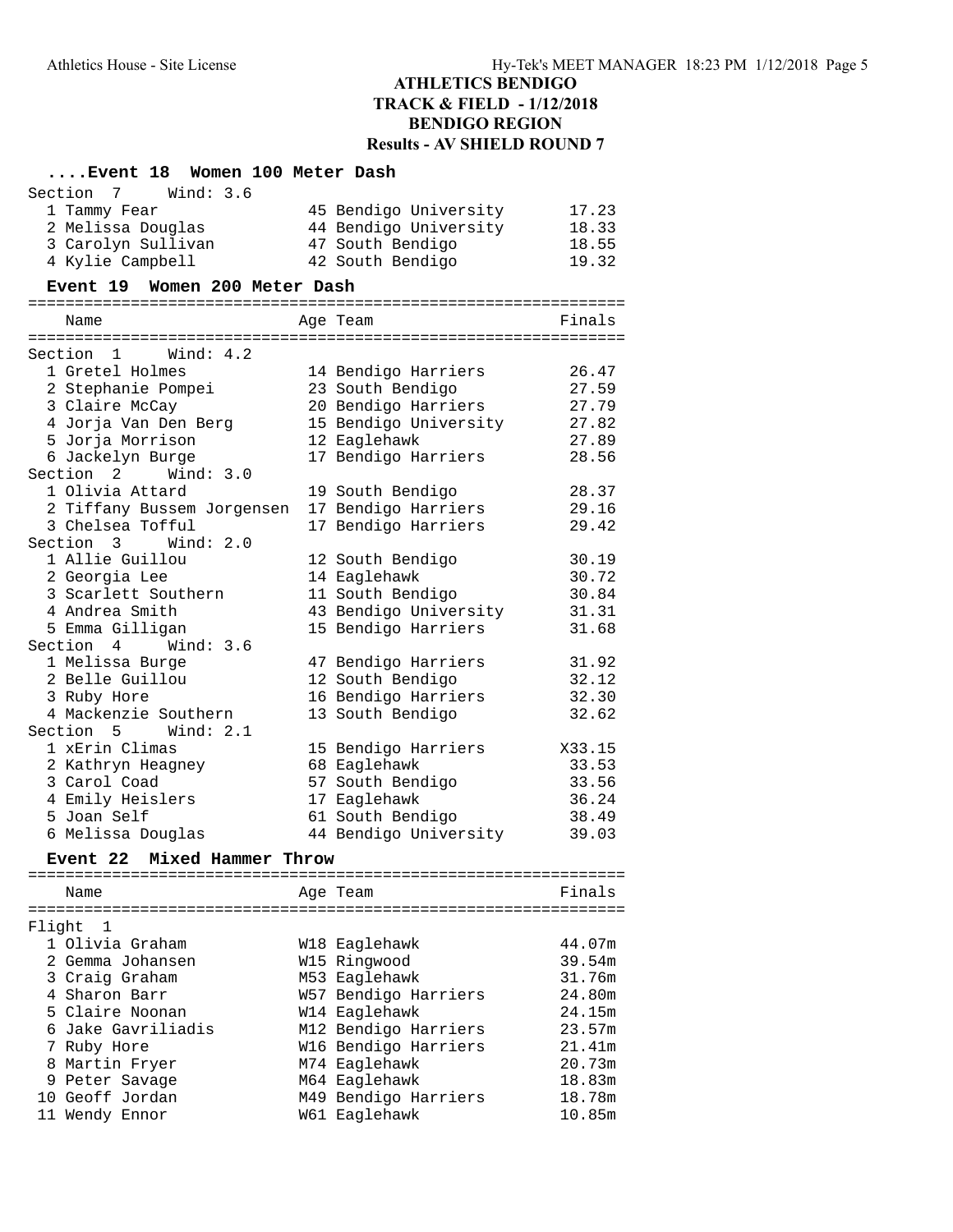#### **Event 23 Mixed Discus Throw**

| Name                        | Age Team                       | Finals  |  |  |
|-----------------------------|--------------------------------|---------|--|--|
|                             |                                |         |  |  |
| 1 Gemma Johansen            | W15 Ringwood                   | 36.41m  |  |  |
| 2 Jake Gavriliadis          | M12 Bendigo Harriers           | 35.50m  |  |  |
| 3 Terry Hicks               | M64 Eaglehawk                  | 32.29m  |  |  |
| 4 Brett Gilligan            | M41 Bendigo Harriers<br>29.97m |         |  |  |
| 5 Bailey Cooper             | M21 Bendigo Harriers           | 29.48m  |  |  |
| 6 Siobhan Thompson          | W21 Eaglehawk                  | 27.49m  |  |  |
| 7 Jayne Norton              | W43 South Bendigo              | 27.41m  |  |  |
| 8 Mackenzie Cooper          | M19 Bendigo Harriers           | 25.62m  |  |  |
| 9 Leah Langtree             | W42 Eaglehawk                  | 25.30m  |  |  |
| 10 Craig Graham             | M53 Eaglehawk                  | 25.18m  |  |  |
| 11 Tiahna Robinson          | W14 Bendigo Harriers           | 24.30m  |  |  |
| 12 Claire Noonan            | W14 Eaglehawk                  | 23.81m  |  |  |
| 13 Olivia Graham            | W18 Eaglehawk                  | 23.61m  |  |  |
| 14 Martin Fryer             | M74 Eaglehawk                  | 22.14m  |  |  |
| 15 Cassidy Miller           | W12 South Bendigo              | 21.02m  |  |  |
| 16 Belinda Seymour          | W39 Bendigo Harriers           | 20.97m  |  |  |
| 17 Amber Fox                | W11 South Bendigo              | 20.36m  |  |  |
| 18 Aaron Norton             | M39 South Bendigo              | 18.54m  |  |  |
| 19 Ruby Hore                | W16 Bendigo Harriers           | 18.22m  |  |  |
| 20 Carol Coad               | W57 South Bendigo              | 17.21m  |  |  |
| 21 Amanda Robinson          | W39 Bendigo Harriers           | 17.05m  |  |  |
| 22 Eric Baker               | M56 Bendigo Harriers           | 15.53m  |  |  |
| 23 Peter Savage             | M64 Eaglehawk                  | 15.18m  |  |  |
| 24 Jemma Norton             | W12 South Bendigo              | 13.81m  |  |  |
| 25 Khyara Austen            | W11 Bendigo Harriers           | 13.62m  |  |  |
| 26 Rosy Marsh               | W12 Eaglehawk                  | 11.94m  |  |  |
| Flight<br>2                 |                                |         |  |  |
| 1 David Chisholm            | M50 Eaglehawk                  | 24.34m  |  |  |
| 2 Geoff Jordan              | M49 Bendigo Harriers           | 22.11m  |  |  |
| 3 Melissa Burge             | W47 Bendigo Harriers           | 19.75m  |  |  |
| 4 Sharon Barr               | W57 Bendigo Harriers           | 19.20m  |  |  |
| 5 Antony Langdon            | M50 Eaglehawk                  | 18.87m  |  |  |
| 6 Ross Douglas              | M52 Bendigo University         | 16.77m  |  |  |
| 7 xKaitlyn Bryce            | W21 South Bendigo              | X16.48m |  |  |
| 8 David Heislers            | M53 Bendigo University         | 14.72m  |  |  |
| 9 Trudy Haines              | W48 South Bendigo              | 14.33m  |  |  |
| 10 xMadison Bryce           | W19 South Bendigo              | X13.61m |  |  |
| 11 Andrea Smith             | W43 Bendigo University         | 12.97m  |  |  |
| 12 Gretel Holmes            | W14 Bendigo Harriers           | 12.63m  |  |  |
| 13 Annette Curtis           | W62 South Bendigo              | 12.35m  |  |  |
| 14 Samantha Hall            | W42 Eaglehawk                  | 12.05m  |  |  |
| 15 xShane Miller            | M43 South Bendigo              | X10.78m |  |  |
| 16 Wendy Ennor              | W61 Eaglehawk                  | 10.48m  |  |  |
| 17 Kylie Campbell           | W42 South Bendigo              | 10.41m  |  |  |
| 18 Carolyn Sullivan         | W47 South Bendigo              | 10.16m  |  |  |
| 19 Lachlan Carr             | M22 Bendigo Harriers           | 9.49m   |  |  |
|                             |                                |         |  |  |
| Mixed High Jump<br>Event 24 |                                |         |  |  |
|                             |                                |         |  |  |

| Name             | Age Team          | Finals |
|------------------|-------------------|--------|
| Flight 1         |                   |        |
| 1 James Woods    | M15 South Bendigo | 1.80m  |
| 2 Denise Snyder  | W26 Eaglehawk     | 1.70m  |
| 3 Gregory Hilson | M49 South Bendigo | 1.55m  |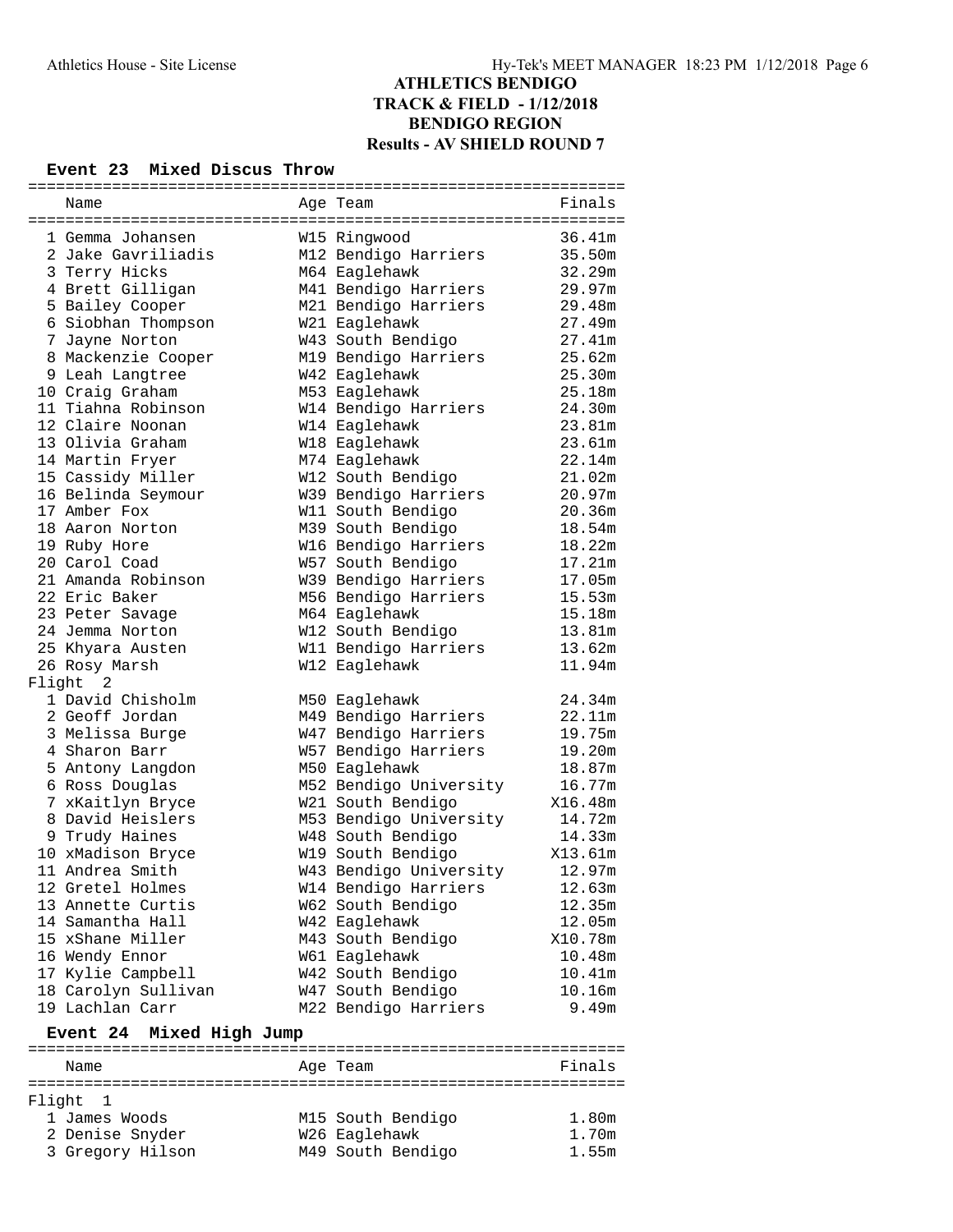Athletics House - Site License Hy-Tek's MEET MANAGER 18:23 PM 1/12/2018 Page 7

# **ATHLETICS BENDIGO TRACK & FIELD - 1/12/2018 BENDIGO REGION**

**Results - AV SHIELD ROUND 7**<br>digo Harriers 1.55m 3 Brett Gilligan M41 Bendigo Harriers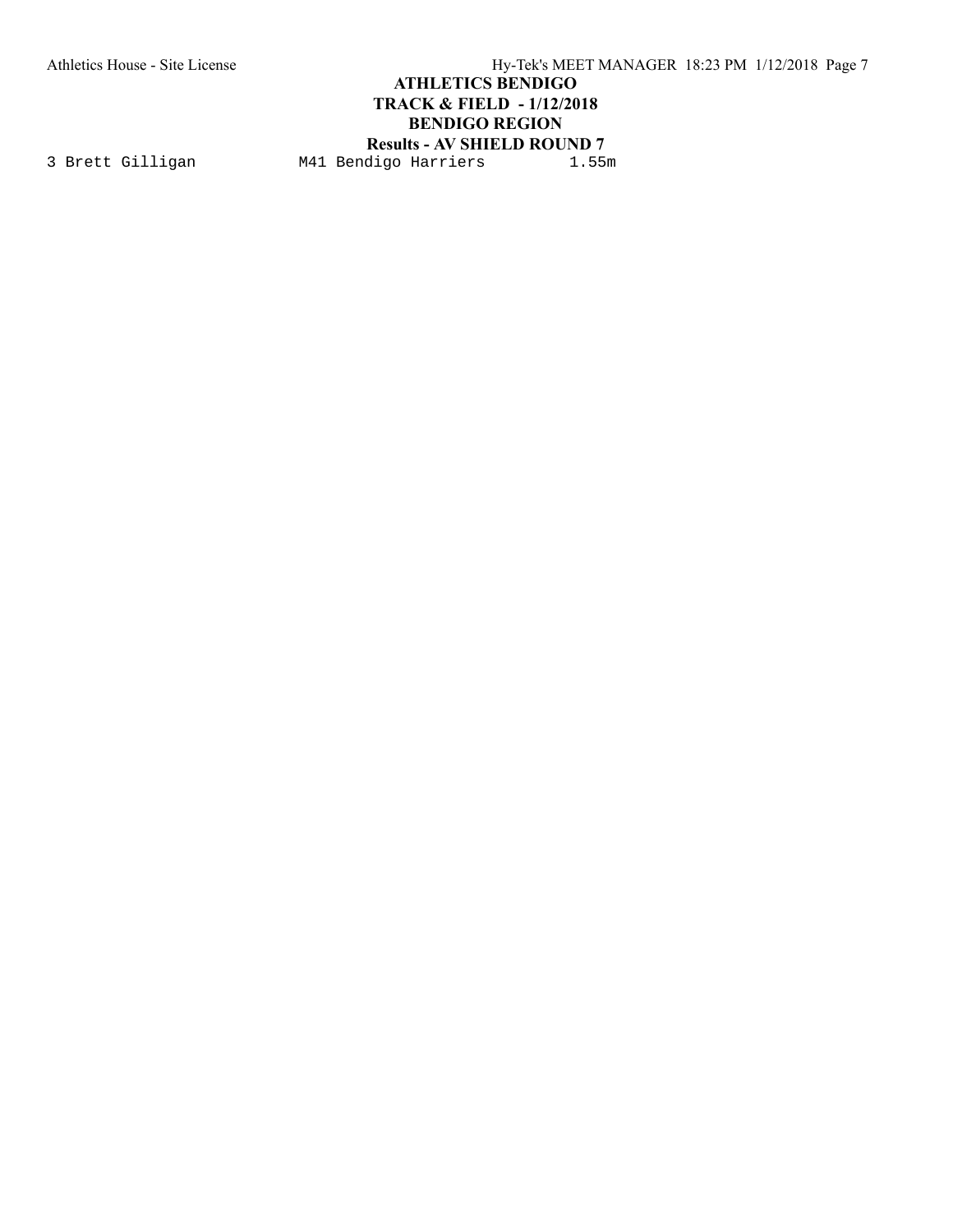#### **....Event 24 Mixed High Jump**

| 5 Jade Richardson                                      | W17 Bendigo Harriers                      | 1.50m             |
|--------------------------------------------------------|-------------------------------------------|-------------------|
| 5 Abbey Hromenko                                       | W16 South Bendigo                         | 1.50m             |
| 7 Aaron Norton                                         | M39 South Bendigo                         | 1.40m             |
| Flight 2                                               |                                           |                   |
| 1 Sebastyn Andrea                                      | M13 South Bendigo                         | 1.45m             |
| 1 Connor Clarke                                        | M13 Bendigo Harriers                      | 1.45m             |
| 3 Emma Gilligan                                        | W15 Bendigo Harriers                      | 1.40m             |
| 4 Geoff Jordan                                         | M49 Bendigo Harriers                      | 1.35m             |
| 4 Claire McCay                                         | W20 Bendigo Harriers                      | 1.35m             |
| 6 Trudy Haines                                         | W48 South Bendigo                         | 1.30 <sub>m</sub> |
| 6 Ella Dee Farnell                                     | W17 South Bendigo                         | 1.30m             |
| 6 Ross Douglas                                         | M52 Bendigo University                    | 1.30 <sub>m</sub> |
| 9 Geoff Shaw                                           | M70 Bendigo Harriers                      | 1.25m             |
| -- Nathan Louw                                         | M13 South Bendigo                         | ΝH                |
| Flight<br>$\overline{\phantom{a}}$                     |                                           |                   |
| 1 Maya Kadri                                           | W14 Eaglehawk                             | 1.30 <sub>m</sub> |
| 2 Phoebe Lonsdale                                      | W13 Bendigo University                    | 1.25m             |
| 3 Leah Langtree                                        | W42 Eaglehawk                             | 1.15m             |
| 4 Khyara Austen                                        | W11 Bendigo Harriers                      | 1.10 <sub>m</sub> |
| 5 Eric Baker                                           | M56 Bendigo Harriers                      | 1.00m             |
| 5 Keenan Seymour                                       | M11 Bendigo Harriers                      | 1.00m             |
| -- Kathryn Heagney                                     | W68 Eaglehawk                             | NH                |
| Event 27 Mixed Pole Vault                              |                                           |                   |
|                                                        |                                           |                   |
| Name<br>=============<br>:============================ | Age Team                                  | Finals            |
| Flight 1                                               |                                           |                   |
| 1 James Woods                                          | M15 South Bendigo                         | 4.00m             |
| -- Brett Gilligan                                      | M41 Bendigo Harriers                      | NH                |
| Flight<br>$\overline{\phantom{0}}^2$                   |                                           |                   |
| 1 Bridget Catania                                      | W16 Bendigo Harriers                      | 1.80 <sub>m</sub> |
| 2 Trudy Haines                                         | W48 South Bendigo                         | 1.60m             |
|                                                        |                                           |                   |
| Mixed Shot Put<br><b>Event 28</b>                      |                                           |                   |
|                                                        |                                           |                   |
|                                                        |                                           |                   |
| Name                                                   | Age Team                                  | Finals            |
| Flight<br>$\mathbf{1}$                                 |                                           |                   |
|                                                        |                                           | 11.96m            |
| 1 Mackenzie Cooper<br>2 Brett Gilligan                 | M19 Bendigo Harriers                      | 10.50m            |
| 3 James Bentley                                        | M41 Bendigo Harriers<br>M14 Eaglehawk     | 10.49m            |
| 4 Bailey Cooper                                        | M21 Bendigo Harriers                      | 9.83m             |
| 5 Monique Gavriliadis                                  | W14 Bendigo Harriers                      | 9.35 <sub>m</sub> |
| 6 Poppy Palmer                                         | W13 Eaglehawk                             | 9.30m             |
| 7 Anastazia Robinson                                   | W16 Eaglehawk                             | 9.18m             |
| 8 Madeline Hall                                        | W17 Eaglehawk                             | 8.94m             |
| 9 Tiahna Robinson                                      | W14 Bendigo Harriers                      | 8.92m             |
| 10 Siobhan Thompson                                    | W21 Eaglehawk                             | 8.66m             |
| 11 Claire McCay                                        | W20 Bendigo Harriers                      | 8.53m             |
| 12 Jayne Norton                                        | W43 South Bendigo                         | 8.32m             |
| 13 Aaron Norton                                        | M39 South Bendigo                         | 7.73m             |
| 14 Ross Douglas                                        | M52 Bendigo University                    | 7.45m             |
| 15 Eric Baker                                          | M56 Bendigo Harriers                      | 7.35m             |
| 16 Belinda Seymour                                     | W39 Bendigo Harriers                      | 7.12m             |
| 17 Joan Self                                           | W61 South Bendigo                         | 6.86m             |
| 18 Jade Richardson<br>19 Carolyn Sullivan              | W17 Bendigo Harriers<br>W47 South Bendigo | 6.32m<br>6.11m    |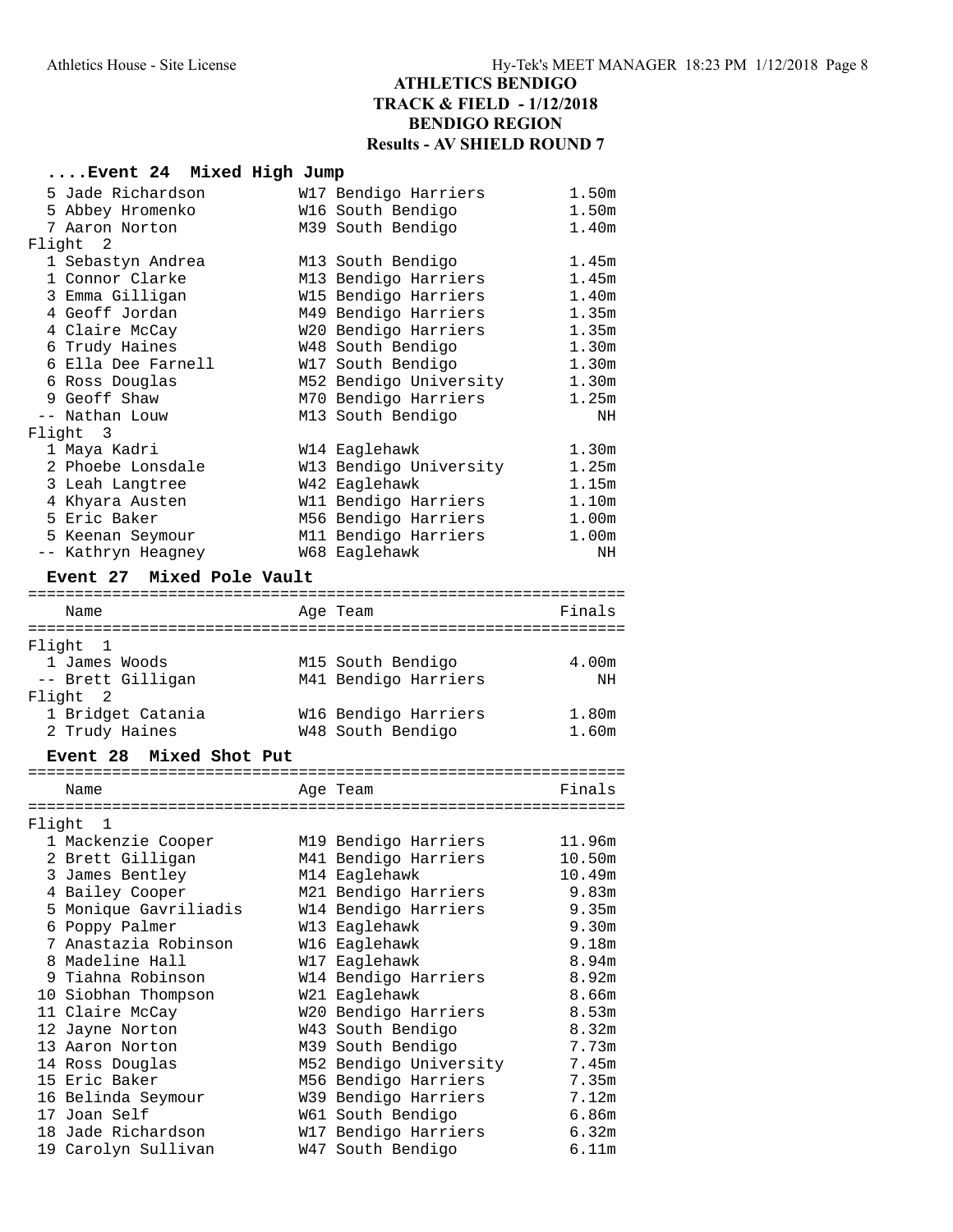# **....Event 28 Mixed Shot Put**

| Flight | - 2               |                      |        |
|--------|-------------------|----------------------|--------|
|        | 1 Charlette Gray  | W13 Bendigo Harriers | 8.64m  |
|        | 2 Emily Anderson  | W12 Bendigo Harriers | 8.00m  |
|        | 3 Gretel Holmes   | W14 Bendigo Harriers | 6.98m  |
|        | 4 Amanda Robinson | W39 Bendigo Harriers | 6.70m  |
|        | 5 Carol Coad      | W57 South Bendigo    | 6.33m  |
|        | 6 xShane Miller   | M43 South Bendigo    | X5.93m |
|        | 7 xKaitlyn Bryce  | W21 South Bendigo    | X5.91m |
|        | 8 Khyara Austen   | W11 Bendigo Harriers | 5.74m  |
|        | 9 Samantha Hall   | W42 Eaglehawk        | 5.63m  |
|        | 10 Keenan Seymour | M11 Bendigo Harriers | 5.55m  |
|        | 11 Jemma Norton   | W12 South Bendigo    | 5.48m  |
|        | 12 Barbara Bryant | W64 Eaglehawk        | 4.99m  |
|        | 13 Annette Curtis | W62 South Bendigo    | 4.97m  |
|        | 14 xMadison Bryce | W19 South Bendigo    | X4.22m |
|        | 15 Kylie Campbell | W42 South Bendigo    | 3.93m  |

### **Event 29 Mixed Triple Jump**

| Name               | Age Team               | Finals            | Wind |
|--------------------|------------------------|-------------------|------|
|                    |                        |                   |      |
| Flight 1           |                        |                   |      |
| 1 Ella Dee Farnell | W17 South Bendigo      | 10.40m            | 2.2  |
| 2 Maya Kadri       | W14 Eaglehawk          | 9.05m             | 1.3  |
| 3 Geoff Jordan     | M49 Bendigo Harriers   | 9.03m             | 3.5  |
| 4 xCameron Tofful  | M13 Bendigo Harriers   | $\texttt{X8.04m}$ | 2.4  |
| 5 Tanner Fear      | M11 Bendigo University | 8.02m             | 2.7  |
| 6 Andrea Smith     | W43 Bendigo University | 7.77m             | 2.2  |
| 7 Trudy Haines     | W48 South Bendigo      | 7.70m             | 2.1  |
| 8 Phoebe Lonsdale  | W13 Bendigo University | 7.30m             | 0.9  |
| 9 Khyara Austen    | W11 Bendigo Harriers   | 7.29m             | 1.0  |
| 10 Zachari Ooi     | M11 Bendigo Harriers   | 7.27m             | 0.9  |
| 11 Tammy Fear      | W45 Bendigo University | 7.23m             | 1.1  |
| 12 Leah Langtree   | W42 Eaglehawk          | 7.22m             | 4.4  |
| 13 Melissa Burge   | W47 Bendigo Harriers   | 6.65m             | 1.3  |
| Flight 2           |                        |                   |      |
| 1 James Woods      | M15 South Bendigo      | 11.65m            | 0.9  |
| 2 Brayden Hall     | M15 Eaglehawk          | 11.55m            | 3.0  |
| 3 Brett Gilligan   | M41 Bendigo Harriers   | 11.17m            | 2.2  |
| 4 Liam Gay         | M14 South Bendigo      | 11.13m            | 0.4  |
| 5 Denise Snyder    | W26 Eaglehawk          | 11.11m            | 0.7  |
| 6 David Chisholm   | M50 Eaglehawk          | 10.56m            | 0.8  |
| 7 Oliver Muggleton | M16 South Bendigo      | 10.46m            | 2.6  |
| 8 Chelsea Tofful   | W17 Bendigo Harriers   | 10.18m            | 3.0  |
| 9 Zackery Tickell  | M13 South Bendigo      | 10.02m            | 0.5  |
| 10 Abbey Hromenko  | W16 South Bendigo      | 9.67m             | 1.8  |
| 11 Poppy Palmer    | W13 Eaglehawk          | 9.33m             | 2.2  |
| Flight 3           |                        |                   |      |
| 1 Nathan Louw      | M13 South Bendigo      | 9.95m             | 2.7  |
| 2 Jorja Morrison   | W12 Eaglehawk          | 9.56m             | 2.4  |
| 3 Claire McCay     | W20 Bendigo Harriers   | 9.52m             | 1.8  |
| 4 Emily Anderson   | W12 Bendigo Harriers   | 9.32m             | 1.6  |
| 5 Tullie Rowe      | W14 Bendigo University | 8.99m             | 0.5  |
| 5 Rosy Marsh       | W12 Eaglehawk          | 8.99m             | 3.6  |
| 7 Max Rowe         | M12 Bendigo University | 8.71m             | 1.4  |
| 8 Charlette Gray   | W13 Bendigo Harriers   | 8.53m             | 3.0  |
| 9 Allie Guillou    | W12 South Bendigo      | 8.51m             | 2.2  |
| 10 Madeline Hall   | W17 Eaglehawk          | 8.37m             | 2.8  |
|                    |                        |                   |      |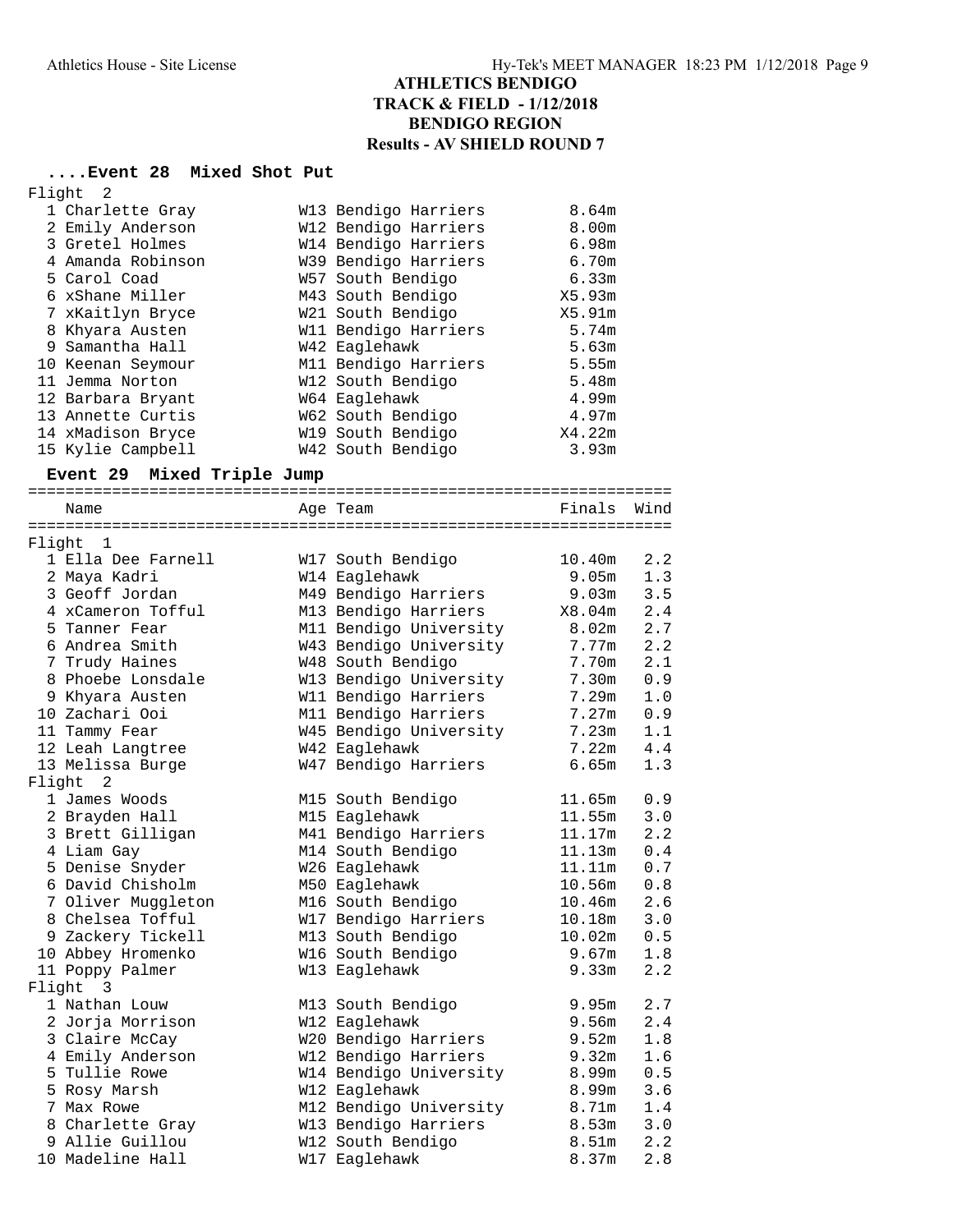Athletics House - Site License Hy-Tek's MEET MANAGER 18:23 PM 1/12/2018 Page 10 **ATHLETICS BENDIGO TRACK & FIELD - 1/12/2018 BENDIGO REGION Results - AV SHIELD ROUND 7**